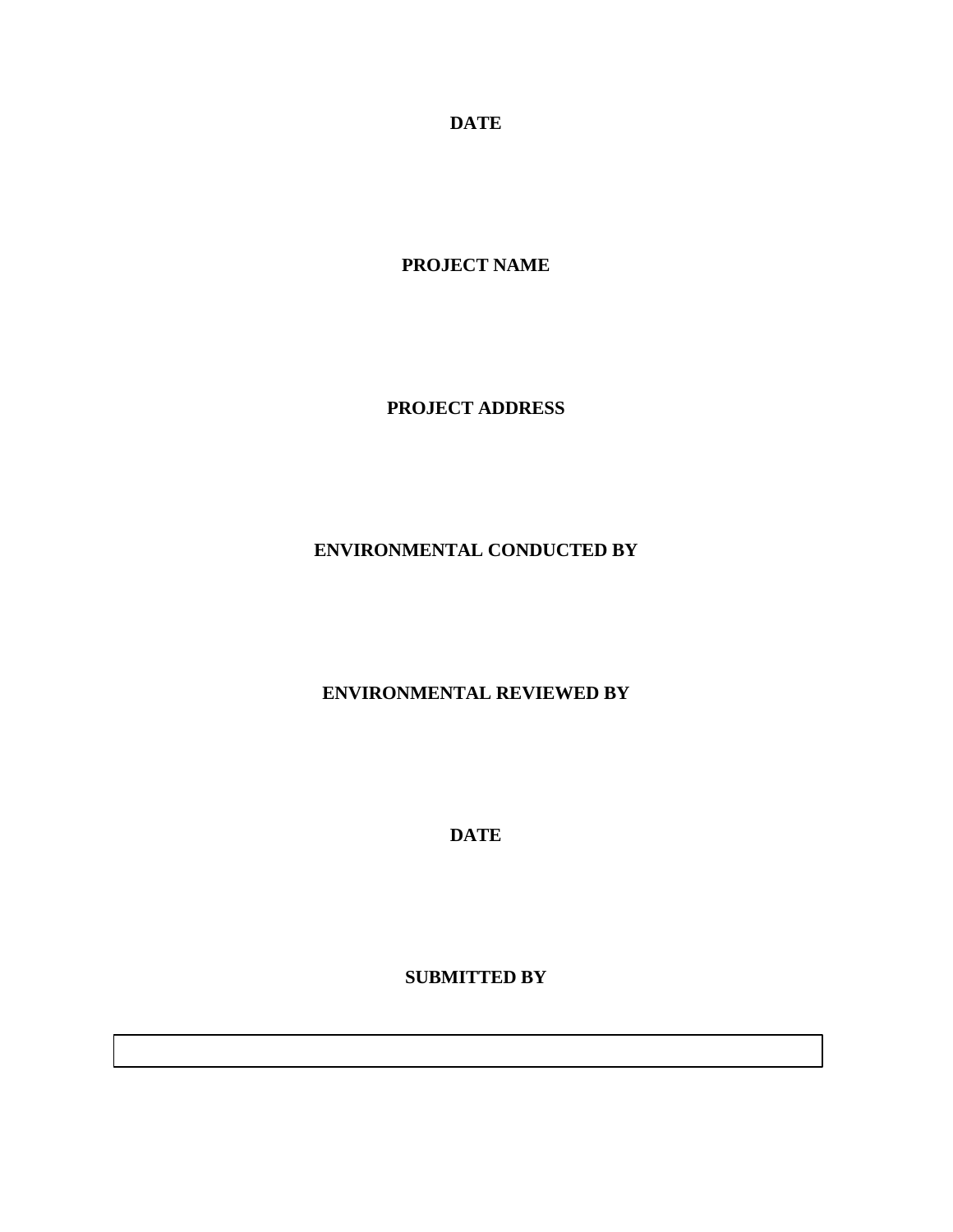# **Suggested Format for Determining Compliance with Environmental Provisions 24 CFR 93.301(f)(2) Rehabilitation**

Directions – The following can be used as a cover sheet for compliance with the Environmental Provisions for Rehabilitation.

- 1) Select from the options under each Environmental Provision
- 2) Provide the appropriate documentation in the project file

## **Historic Preservation**

Select one of the following:

 $\square$  The project is NOT listed or eligible for listing in the National Register of Historic Places individually or as part of an historic district.

<http://www.nps.gov/nr/research/>

- $\rightarrow$  Document that the project is not listed or eligible to be listed on the National Register of Historic Places by a *letter from the Tennessee historical Commission.*
- $\square$  The project is listed or eligible to be listed on the National Register of Historic Places, individually or as part of an historic district.
- □ Project cannot be funded with HTF.

Note: If archaeological resources or human remains are discovered on the project site during construction, consult with affected tribes and/or descendant communities and comply with the Native American Graves Protection and Repatriation Act (25 U.S.C. 3001–3013), State law and/or local ordinance (e.g., State unmarked burial law).

 *Document all consultation correspondence with the affected tribe and/or descendant communities, and how compliance with the Native American Graves Protection and Repatriation Act (25 U.S.C. 3001–3013), State law and/or local ordinance (e.g., State unmarked burial law) has been met.*

### **Farmlands**

Select one of the following:

 $\square$  The project activity IS solely rehabilitation.

- *Document a summary of rehabilitation activities that are part of the project.*
- $\square$  The project will NOT convert unique, prime or significant (state or local) farmland to an urban use <http://websoilsurvey.nrcs.usda.gov/app/HomePage.htm> or<https://tigerweb.geo.census.gov/tigerweb/>  $\rightarrow$  A map from the Web Soil Survey showing that the project site is not a unique, prime or statewide or locally
	- *significant agricultural property, or a TigerWeb map showing the project is in an urban area.*
- □ Project cannot be funded with HTF.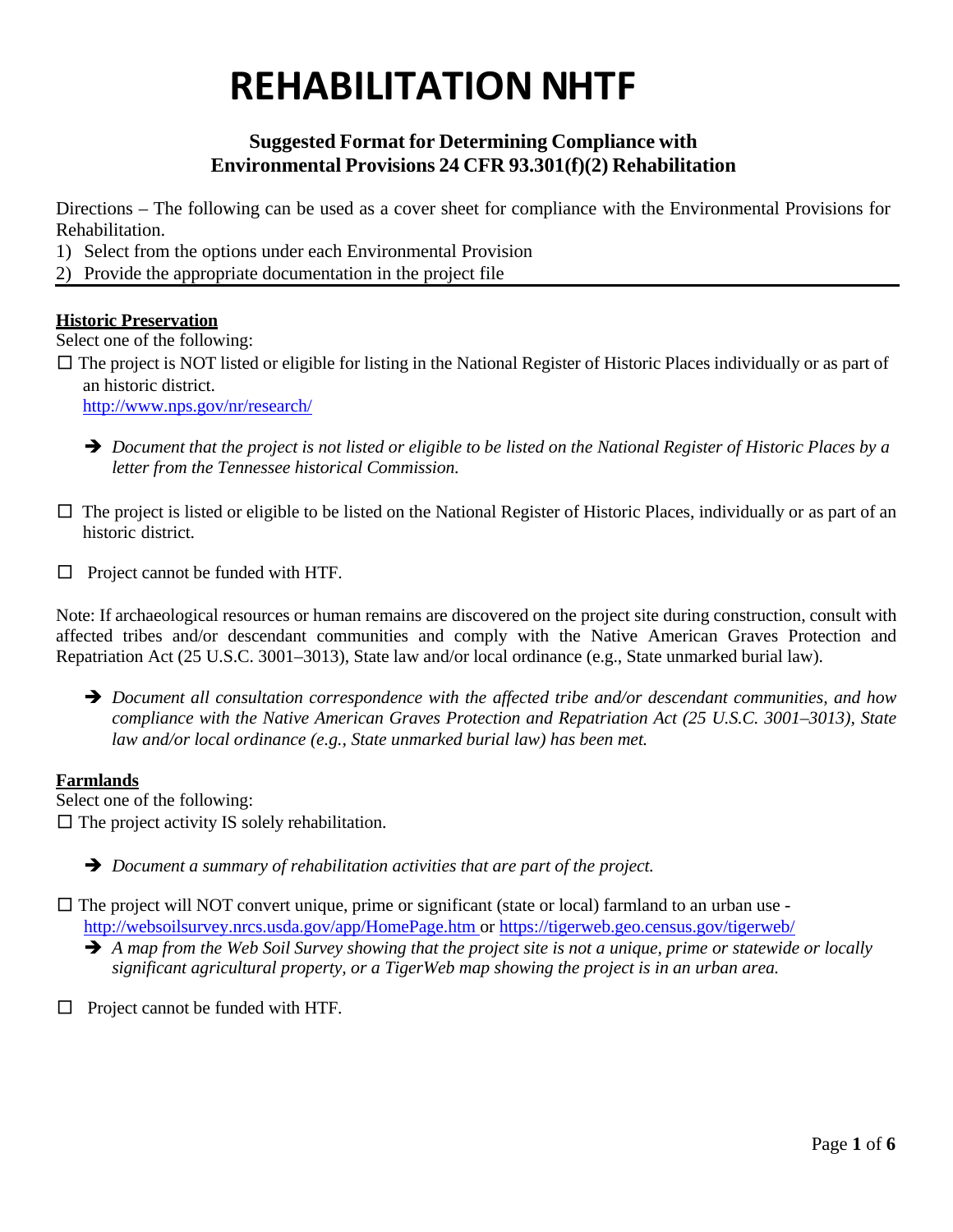### **Airport Zones**

Select one of the following:

- □The project is NOT located within a Runway Protection Zone (RPZ) of a civilian airport or the clear zone or Accident Potential Zone (APZ) of a military airfield. <https://www.epa.gov/nepa/nepassist>
	- $\rightarrow$  A map showing the site is not within 15,000 feet of a military airport or within 2,500 feet of a civilian airport.

If within 15,000 feet of a military airport, a map showing the site is not within a designated APZ or a letter *from the airport operator stating so.*

If within 2,500 feet of a civilian airport, a map showing the site is not within a designated RPZ or a letter from *the airport operator stating so.*

□ Project cannot be funded with HTF.

#### **Coastal Barrier Resources**

Select one of the following:  $\square$  The project is NOT located within a Coastal Barrier Resources System unit. <http://www.fws.gov/CBRA/Maps/Mapper.html>

- $\rightarrow$  A map showing that the project site is not located in a CBRS Unit OR a statement that the state contains no *CBRS units.*
- $\Box$  Project cannot be funded with HTF.

### **Coastal Zone Management**

Select one of the following:

 $\square$  The project is NOT located in a Coastal Zone, or it has been determined that the project IS CONSISTENT with the State Coastal Zone Management Plan.

<https://www.hudexchange.info/environmental-review/coastal-zone-management/>

 $\rightarrow$  Document that the project site is not located in a Coastal Zone. If a project is located within a Coastal Zone *document that the project is consistent with the State Coastal Zone Management Plan, this may require contacting the state Coastal Zone Management Agency to obtain a letter of consistency.*

 $\Box$  Project cannot be funded with HTF.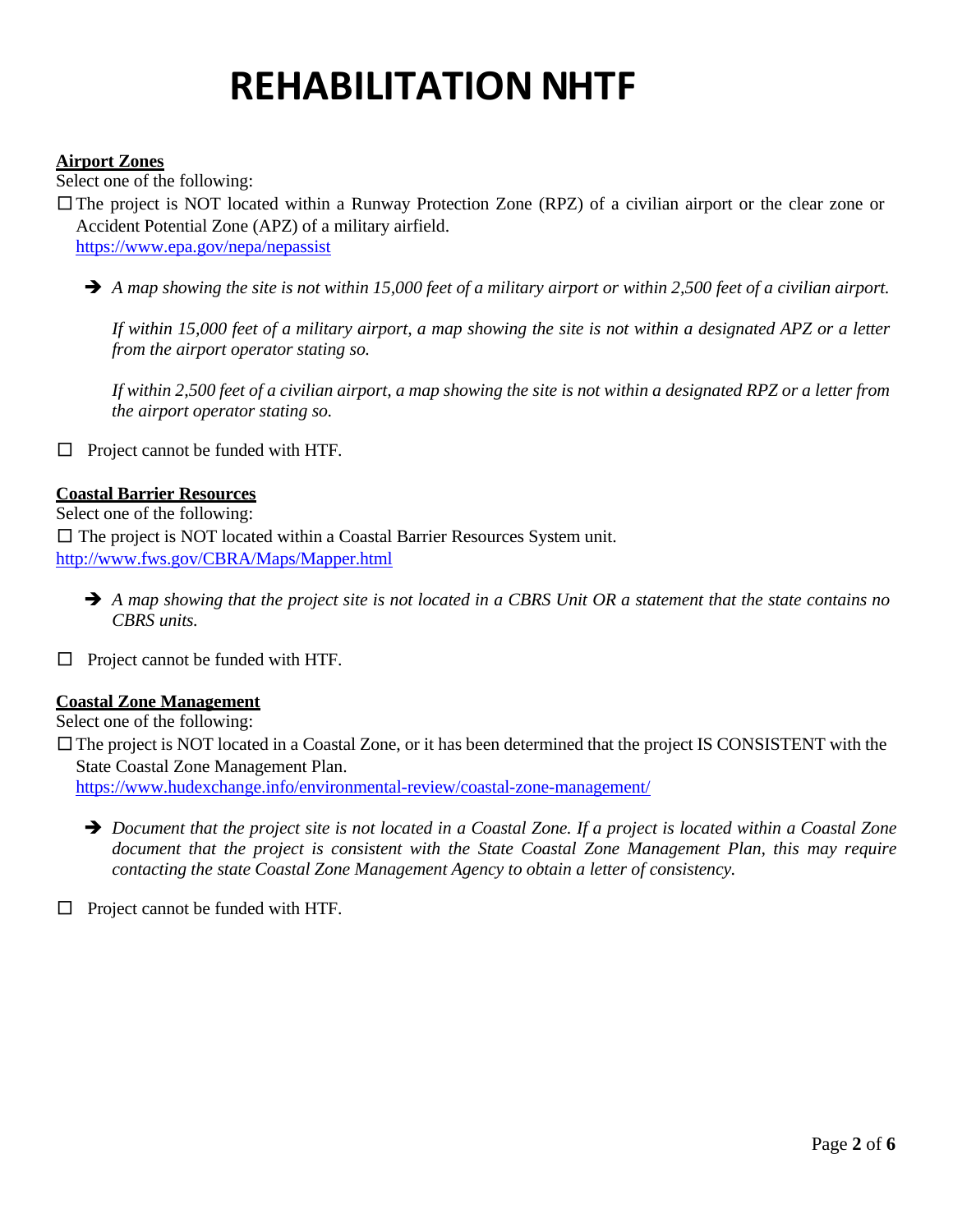## **Floodplains**

Select one of the following:

□ The project is NOT located in the Floodway, Coastal High Hazard Area or 100-year or 500-year floodplain on the latest FEMA floodmap (including preliminary maps and Advisory Base Flood Elevations). <https://msc.fema.gov/portal>

- *FEMA FIRM or otherlatest-available data from FEMA showing the project location is not within a floodplain.*
- $\Box$  Project cannot be funded with HTF.

## **Wetlands**

Select one of the following:

 $\square$  The project will NOT adversely impact a wetland. The project will NOT drain, dredge, channelize, fill, dike, impound, or perform grading activities in wetlands.

<http://www.fws.gov/wetlands/Data/Mapper.html>

*A map showing the project is not located in a jurisdictional or non-jurisdictional wetland.*

 $\Box$  Project cannot be funded with HTF.

## **Explosives and Hazards**

Select one of the following:

 $\square$  The rehabilitation of the building will NOT increase residential densities in the building.

*Document that the rehabilitation will not increase the number of dwelling units.*

- $\square$  The project will increase residential densities, and IS in compliance with the standards for acceptable separation distances, as set forth at 24 CFR part 51, subpart C. <https://www.hudexchange.info/programs/environmental-review/explosive-and-flammable-facilities/>
	- *Document that the project meets the standards for acceptable separation distance.*
- $\Box$  Project cannot be funded with HTF.

# **Contamination**

Select one of the following:

 $\Box$  The project is FREE of hazardous materials, contamination, toxic chemicals and gases, and radioactive substances, where a hazard could affect the health and safety of occupants or conflict with the intended use of the property.

### AND

The project IS NOT located within 0.25 miles of a Superfund or CERCLIS (Comprehensive Environmental Response, Compensation, and Liability Information System) site or other contaminated site reported to Federal, State, or local authorities without a statement in writing from the U.S. Environmental Protection Agency (EPA) or the appropriate State agency that there is no hazard that could affect the health and safety of the occupants or conflict with the intended use of the property.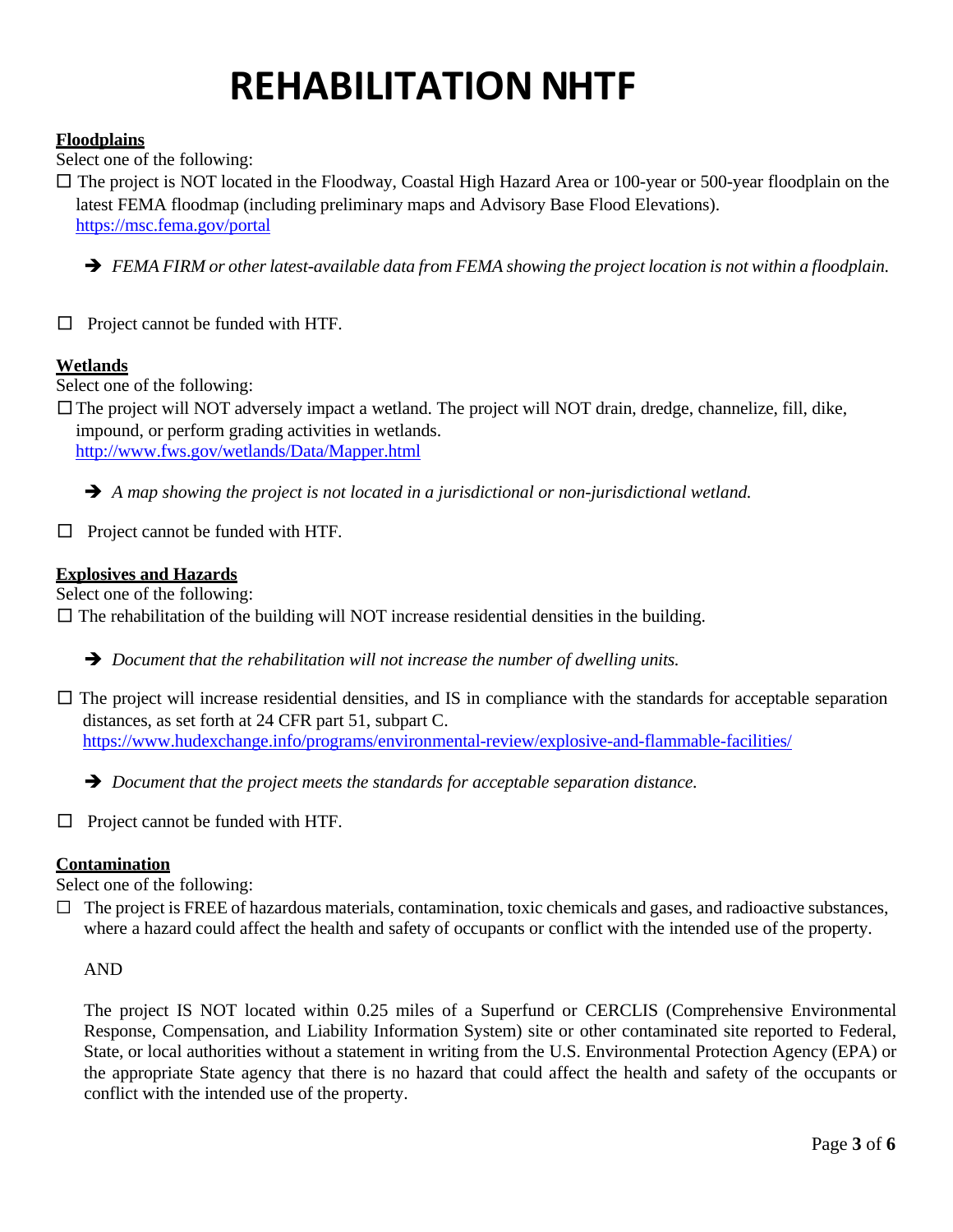Note: The CERCLIS Public Access Database has been retired. The EPA is transitioning to the Superfund Enterprise Management System, or SEMS. SEMS includes the same data fields and content as CERCLIS.

<https://www.hudexchange.info/environmental-review/site-contamination/>

 *Document that the project is free of hazardous materials, contamination, toxic chemicals and gases, and* radioactive substances, where a hazard could affect the health and safety of occupants or conflict with the intended use of the property. Document that the project is not located within 0.25 miles of a Superfund or *CERCLIS site or other contaminated site reported to Federal, State, or local authorities without a statement* in writing from the EPA or the appropriate State agency that there is no hazard that could affect the health.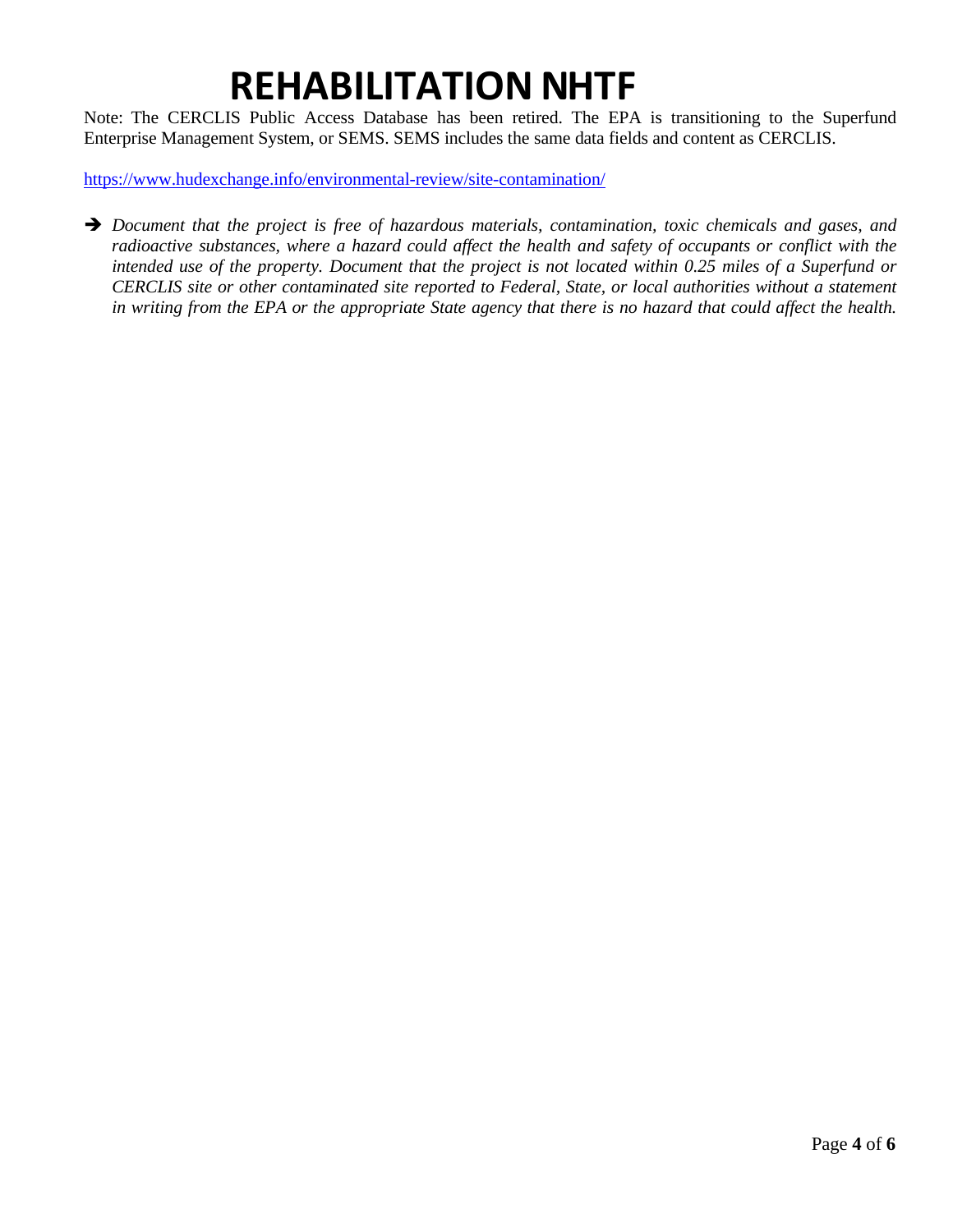*and safety of the occupants or conflict with the intended use of the property.*

**Multifamily properties (more than 4 units)** a Phase I ESA-ASTM is required. If the Phase I ESA identifies *RECs, a Phase II ESA–ASTM will be required. If the Phase II indicates the presence of hazardous substances or petroleum products above applicable local, state, tribal or federal (LSTF) screening levels, coordination with the relevant LSTF oversight agency will be required to complete the remediation process and obtain a* determination that no further action is required. Development of more than four single family structures in the *same location, such as subdivision development, should be evaluated as multifamily*

**Single family properties** - projects must avoid sites located within 0.25 miles of a Superfund or CERCLIS site *or other contaminated site reported to Federal, State, or local authorities without a statement in writing from* the EPA or the appropriate State agency that there is no hazard that could affect the health and safety of the *occupants or conflict with the intended use of the property. In addition to the government records search, the screening process for single family does include a site visit. When the screening process raises concerns related to site contamination, it may be appropriate to contract with an environmental professional for preparation of a Phase I, testing and sampling, or other investigation.*

 $\Box$  Project cannot be funded with HTF.

### **Noise**

Select one of the following:

 $\Box$  The internal noise level will be 45 decibels or less (mitigation may be required). <https://www.hudexchange.info/programs/environmental-review/noise-abatement-and-control/>

*Document that that interior noise levels will be no more than 45 dB.*

□ Project cannot be funded with HTF.

### **Endangered Species**

Select one of the following:

 $\square$  The project will NOT impact endangered or threatened species or their habitat. <https://www.hudexchange.info/programs/environmental-review/endangered-species/>

 *Provide documentation that there are no endangered, threatened species, or critical habitat on the project* site. If there are endangered, threatened species or critical habitat on the project site, document that the *project will not jeopardize an endangered or threatened species, and will not adversely modify critical habitat. This may require informal consultation with FWS and/or NMFS.*

□ Project cannot be funded with HTF.